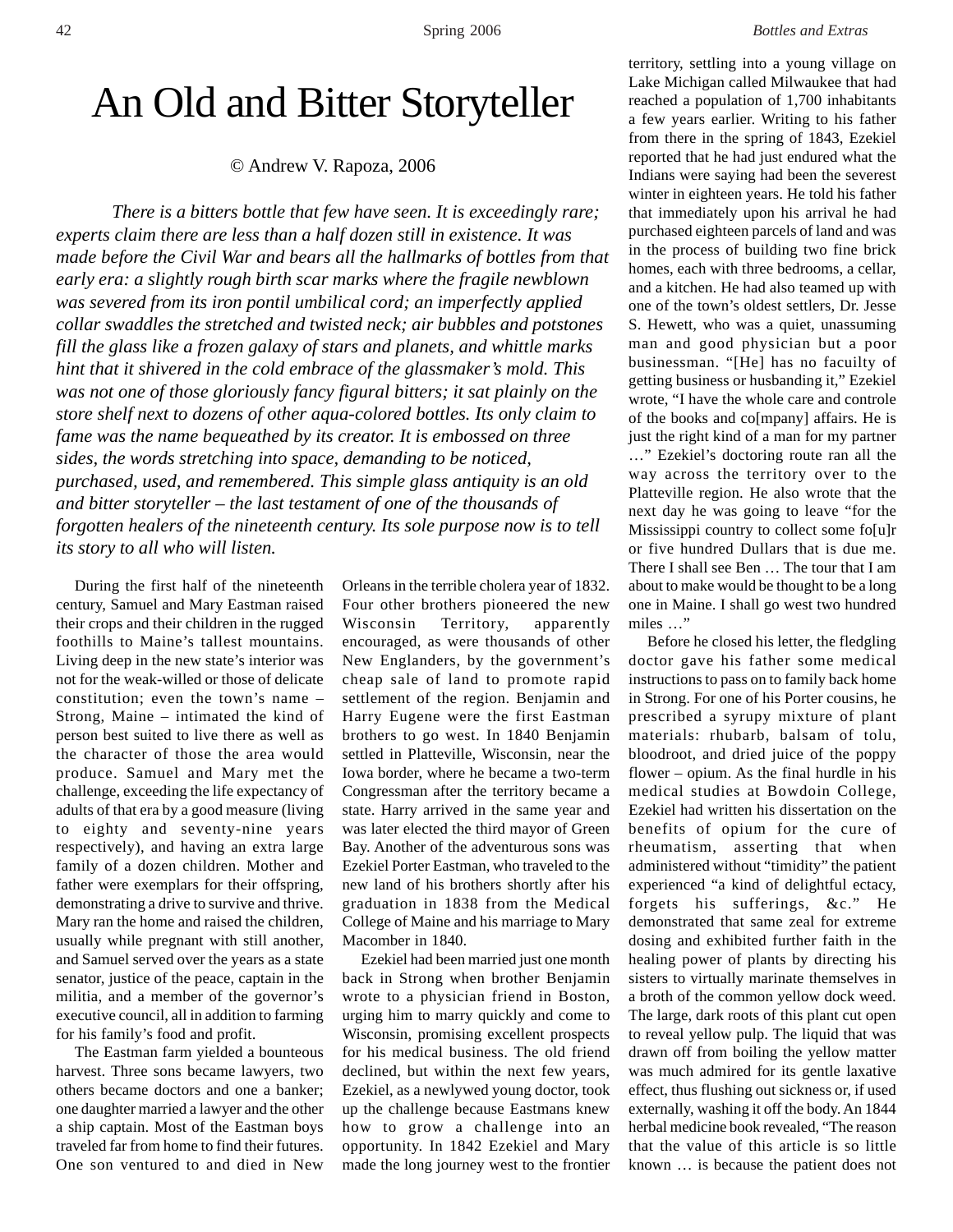take enough of it, and does not follow it up long enough." Ezekiel was already trying in 1843 to convince his sisters not to make this mistake, urging them to make it part of their daily rituals, "get some yellow dock – steep it – drink it and wash in it every day for months …" He urged his father to tell his sister Julia "not to fail to do so. She must persevere in its use … if she [does] she will be cured." He insisted that his other sister Frances should also use yellow dock and wrote, "I have cured three or four of the same disease within the past year." He suspected, however, that Julia would not hold much stock in his advice, so he teased that if his cure seemed too "far fetched," he would get some big-name doctor to tell her the same thing.

Although Ezekiel was successfully enduring the rugged travel, weather, and experiences of doctoring over extraordinary distances, Wisconsin might have proved too rugged an experiment for Mary. By the end of that year 1843, she was pregnant with their first child in a largely untamed land that was still populated with Indians, beset by severe winters, and far from their families back in New England. Mary refused to travel back, even for a visit, without Ezekiel, so they left together and for good. Charles Follen Eastman was born in August of 1844 in the tranquil, tame little village of Monroe, Maine – perhaps too peaceful and quiet for Ezekiel to practice his profession and sustain his family.

In the spring of 1846, Ezekiel, Mary, and their baby relocated to bustling Lynn, Massachusetts. The young healer and his family settled into the same neighborhood as several other branches of the Eastman family tree that had also relocated from hometown Strong. All five families lived in close proximity to each other, within a mile radius of the very large town's central business district. But there was more than just familiar faces that attracted them to this seaside town.

Ezekiel was thrilled to get an invitation from the residents of Nahant (a community on a peninsula that extends into the ocean from Lynn) to be their physician. Nahant was a popular summer coastal resort for the affluent, hosting several hotels, including one that was said to be the largest in New England at the time. The opportunity for many patients, many of whom were wealthy, appealed to the young doctor whose prospects had been far fewer and bleaker in the remote backwoods villages of Maine and far less arduous than his

practice on the Wisconsin frontier. In March, 1846 he wrote to his brother-in-law back in Strong,

I am three miles from Lynn at the watering place of the United States. I was hired by the inhabitants of the place to tend them for four hundred and fifty Dollars a year. In summer my charges to strangers will amount to more than my salary. I spend now four hours each day at Lynn where [I earn] an average two Dollars and a half each day …

A doctor on salary was a rarity indeed and Ezekiel's retainer was especially generous because he was free to collect additional fees from the wealthy summer tourists to Nahant's hotels and to spend a good part of each day doing the same in Lynn. It was also probably much easier to collect his earnings from the town than it would have been to gather it from an equivalent of many dozens or even hundreds of individual patients.

It was not always easy to ply his profession, however, because the population seemed plagued by excessive health. In 1847 a cousin of Ezekiel's wrote, "I have heard of no colds or bowel complaints in Lynn (or rarely) this summer. Doct. Eastman says it is alarmingly healthy here just now." Again in January of 1853, Mary Eastman was not certain whether to root for healthy neighbors or her husband the healer, "Notwithstanding this unseasonable weather – there is no severe sickness here as yet – Should we be glad or sorry?"

Another challenge came from medical competition. One of his sickly relatives in Lynn found herself surrounded by a dizzying array of healers; she relied on the psychic insights of a clairvoyant healer, the cold-water baths of a hydropathist, the advice of a minister turned healer, and the pills of her cousin, Ezekiel Eastman.

In late 1846 Ezekiel went on a whirlwind tour of England, France, Germany, and Belgium to learn the water cure. (Also known as hydropathy, the water cure started in Austrian Silesia [now located in Czechoslovakia], and was becoming the rage in the late 1840s. The new healing regimen advocated the use of water only, almost always cold, in the form of baths, showers, and virtual mummification in soaked sheets, to cure all ills.) Ezekiel quickly soaked up information on the new healing method and upon his return in the beginning of 1847, began his hydropathic practice at Dracut Heights near Lowell, Massachusetts, in an establishment with enough space for sixty patients. He was apparently at that facility for a very short time, however; by May it was already being run by different doctors. Upon Ezekiel's return to Lynn, a cousin named Oliver Porter wrote to his wife who was at a water cure facility in Maine, urging her to come back home because during her absence, cousin Ezekiel had become a capable water cure healer. Oliver heard that he had used the water cure for typhus fever "with excellent success." For most of 1849, Ezekiel again tried to run his own water cure facility, this time in Gorham, Maine, but that effort also ended in under a year and he came back to Lynn again. Upon his return, he was willing to try the next new thing – homeopathy. Homeopathic medicine was repeatedly diluted (often in a sweetened base) to minimize the presence of the single medicinal ingredient it contained because it was believed that potency increased as the active ingredient's presence was decreased. After only a brief effort with the tiny pills, Ezekiel replaced his newest experiment with the botanical

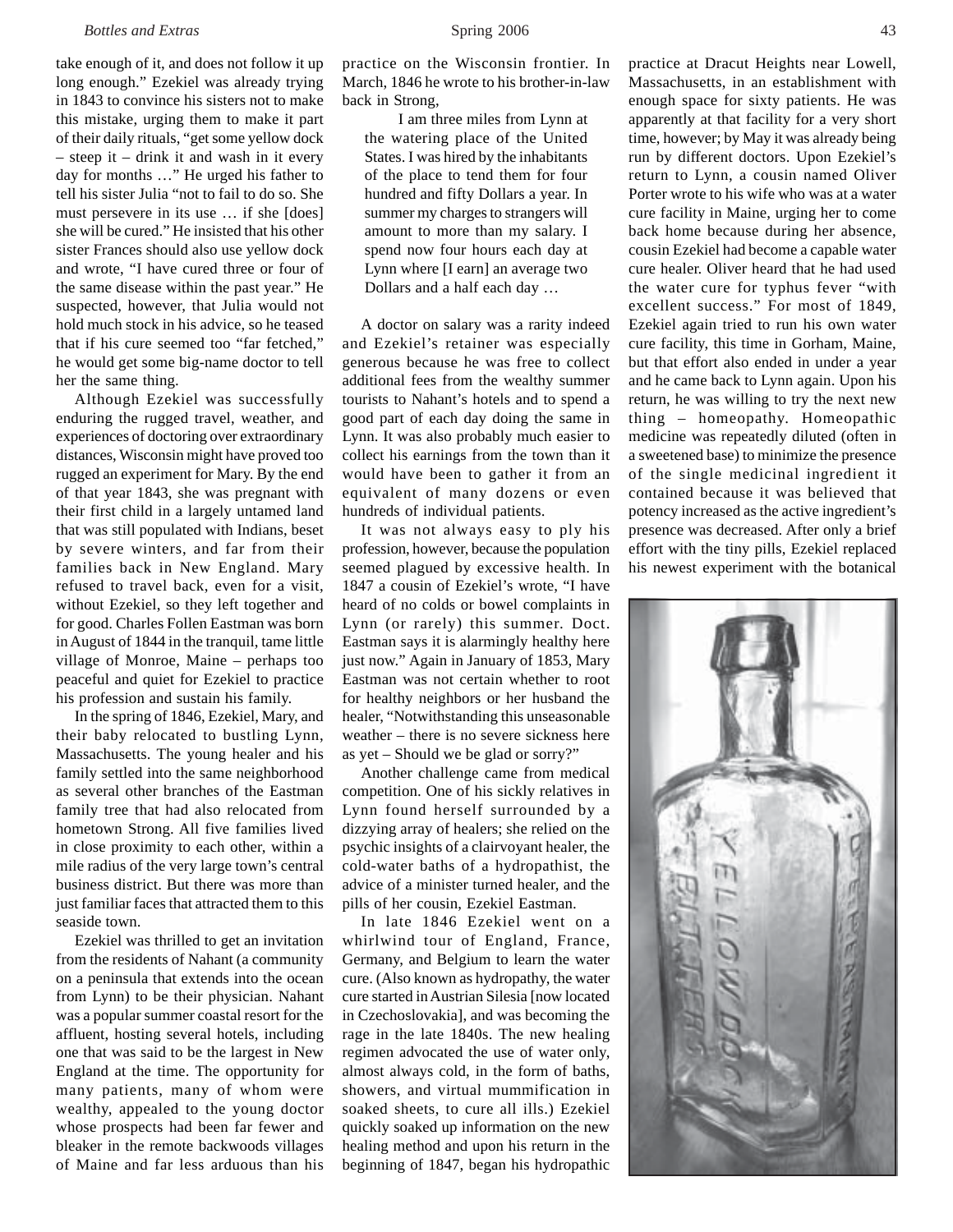medicines that he had learned to trust in his earliest years as a healer.

In the midst of the many medical philosophies being practiced, some physicians practiced eclecticism – a blend of medicines and therapies from the various systems, according to the needs of the particular case. Ezekiel Porter Eastman was one such eclectic healer: he had immersed himself in the water cure and taken a little dose of homeopathy, but he also administered medicines with gusto, which was considered totally unnecessary by water cure purists and completely improper by homeopaths. His success was rewarded, however, with kudos from the town press; one newspaper reported, "Dr. Eastman is another fine specimen of the polished gentleman, as well as [an] accomplished physician. He unite[s] in his practice both the old and new systems, using drugs or cold water, as occasion in his judgment may require, and for this he is highly esteemed by many."

He sold medicines of his own creation, like some pills that he gave to Oliver Porter to whom he told, "They never have failed to cure Dispepsia," and warranted a cure, "They excite the bile to do its duty in digestion – or in some way helps it." In 1853 he introduced Eastman's Sick Headache Remedy. It was said to have created a sensation in the community because "there are so great a number of people who are afflicted with the distressing complaint, for which no [specific] medicine has before been made public." John B. Alley, part owner of a wholesale leather business, testified that the remedy almost entirely cured him and had "relieved or greatly mollified the disease" of several of his neighbors and friends.

It came as no surprise – to his sisters, at least - that Ezekiel also decided to bottle a medicine made of yellow dock root. He arranged to have the bitters manufactured by Joseph B. Hill, a barber in Lynn. (Hair dressers/barbers of this era were often involved in mixing chemicals and other ingredients to make their own hair oils, tonics, pomades, etc., so by mid nineteenth century standards, medicine preparation by a barber was not at all a stretch on the credulity of the average person.) Since counterfeiting labels of commercially successful medicines was easy and frequently done, they resorted to a bottle version that had his proprietary information embossed right into the aqua glass: " $D<sup>r</sup>$  E. P. EASTMAN'S // YELLOW DOCK /

BITTERS // LYNN MASS." He also registered the product name at the U.S. Copyright Office in 1852.

The general population knew their botanical ingredients and could even go to the local drugstore and buy various roots and herbs to make their own medicines, poisons, glue, shoe polish, and any other household compounds, if they desired. They knew then that the bold declaration of YELLOW DOCK was a promise to spend time in the outhouse, flushing the illness away. But this medicine was no deceitful money grab for Eastman; he had demonstrated years earlier that he really believed in the stuff. He had promised cures to his own sisters if they would faithfully, frequently, and repeatedly drink and wash in the soupy water made from boiling yellow dock roots. It was the only medicinal ingredient he prescribed for their illnesses and he told them to use it internally and externally for months until cured. While many thousands of medicines would be concocted in the nineteenth century solely to quench their maker's greed, Ezekiel Porter Eastman can be counted among those who actually believed in their medicine.

It is highly likely that he resorted to J. B. Hill and the retail sale of his medicines in the mid-1850s as a means of adding to a dwindling income; he had to cut back on his practice because of a difficult challenge to his own health. In January 1853 he had appeared vigorously healthy, telling his sister with manly pride, "I have been home from my morning calls about half an hour – since my return I have shovled the snow from off the poarch drank a mug of ale smoked a cigar read the paper and now I am [writing to] you." But the doctor was human after all; he became stricken with the ubiquitous scourge of the nineteenth century, consumption (tuberculosis). By January 1855, after less than a decade of practice in Lynn, Ezekiel left on a long trip to regain his health.

He intended to go to the South, "but on arriving in Washington, D.C., he became more enfeebled, and by the advice of physicians turned to the West." He rested in Platteville, Wisconsin, probably at the home of his brother Benjamin C. Eastman, who was then finishing his second term as a congressman from that state. With the comforts of a successful life and a home without children, Benjamin and his wife Charlotte were able to provide his brother a restful environment that gave some relief from his terrible disease. A letter from Ezekiel to a friend back in Lynn was shared in one of the city's newspapers, "The Doctor finds himself much more comfortable there, his appetite is good, and he can take some little exercise in the open air. He has gained strength since his arrival, and thinks that country, above all others, is the proper place for persons affected with pulmonary complaints."

Ezekiel's Midwestern hiatus appeared to buy him extra time. He returned to Lynn and resumed his physician's chores, but his death in February 1860 at just 43 years old "was not unexpected." He had been unable to continue his profession for the six months prior to his decease, consumption having "long since marked him as its victim; but, having an excellent constitution, and a determined will, he has, several times, by extraordinary perseverance, baffled the inroads of disease, astonishing … those who knew of his troubles and sufferings." His tenacious will to live had served him well, cheating death more surely than all his medicines could do.

Eastman's Lynn home has long since been demolished to make room for the city that replaced it. His patients and his competition lie silently in the earth. No painting or daguerreotype of him is known to have survived. His bitters were never advertised in the town papers and like their creator they had a short life of only a few years. Thus there are less than a half-dozen bottles of Dr. E. P. Eastman's Yellow Dock Bitters known to exist, but they bear his name, testifying to his existence and his belief that he had made life a little less bitter.

**Author's Note:** According to Carlyn Ring in *For Bitters Only* back in 1980, someone has a labeled version of Dr. E. P. Eastman's Yellow Dock Bitters. I would love to make contact with that person or institution so that I can find out all the words that appear on the existing portion of the label. Please E-mail me at andrewrapoza@charter.net. Thank you!

## **References**

**(***Spelling variations within the article's selected quotations are as they appear in the original letters and writings of their authors.)*